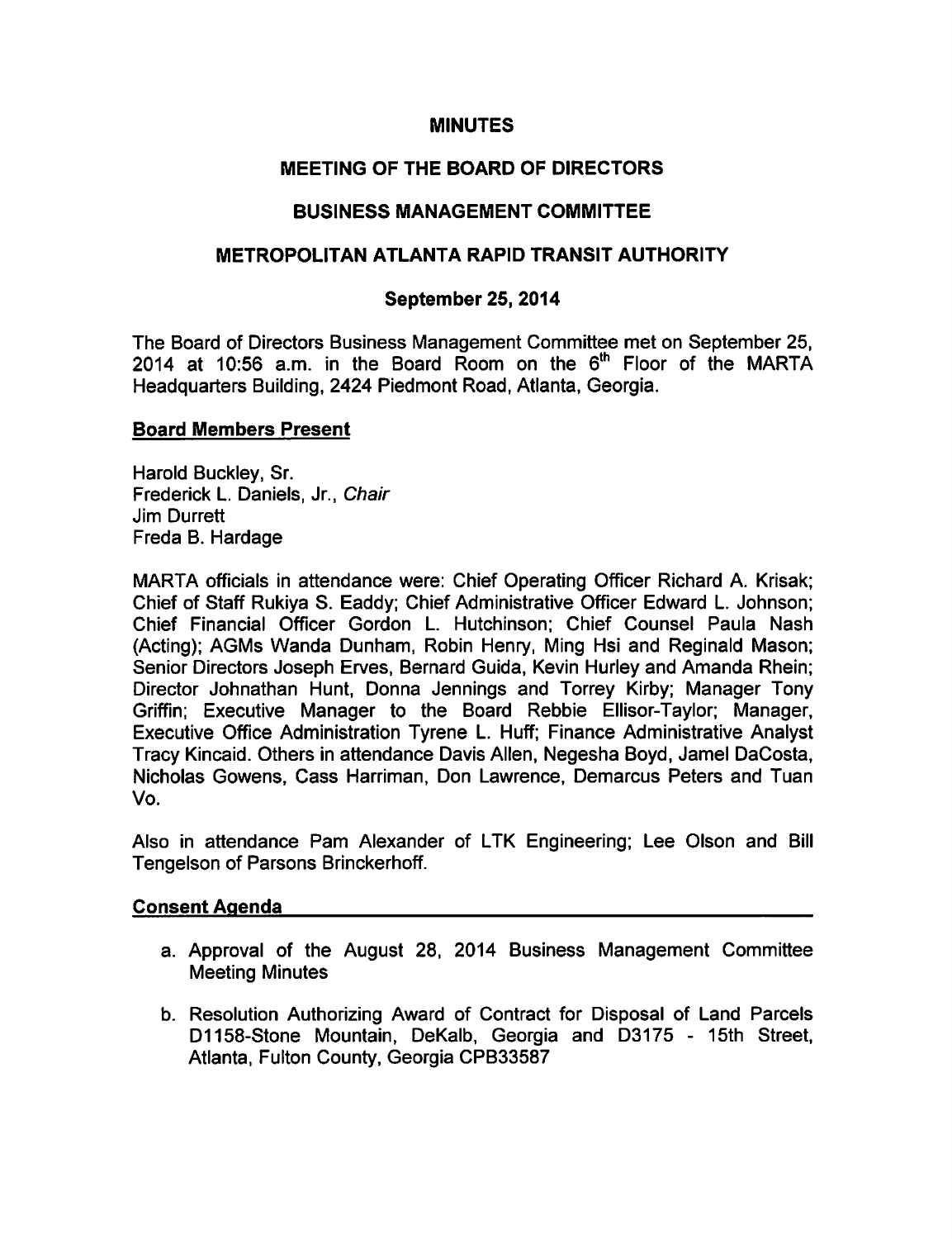On motion by Mr. Durrett seconded by Mr. Buckley, the Consent Agenda was unanimously approved by a vote of 3 to 0, with 3 members present.

#### Individual Agenda

## Resolution Authorizing Permission to Solicit Up to \$400 Million in Floating Rate Notes

Mr. Hurley presented this resolution for Board of Directors' approval authorizing the creation of a new \$400,000,000 floating rate note financing program through the issuance of Metropolitan Atlanta Rapid Transit Authority (MARTA) Sales Tax Revenue Floating Rate Notes.

On motion by Mr. Durrett seconded by Mr. Buckley, the resolution was unanimously approved by a vote of 3 to 0, with 3 members present.

## Resolution Authorizing the Award of a Contract for Procurement of Merchant Credit and Debit Card Processing Contract, RFP P29171

Mr. Hurley presented this resolution for Board of Directors' approval authorizing the General Manager/CEO or his delegate to execute a contract with Bank of America Merchant Services, LLC for procurement of the Merchant Credit and Debit Card Processing Services in the amount of \$1,174,338.50.

Mr. Durrett said staff has heard from the Board regarding meaningful DBE participation. He stated that he was prepared to vote yes knowing the Authority is moving toward stronger DBE participation.

Mr. Hurley said all five firms that submitted proposals failed to meet the DBE goal.

Mr. Daniels said MARTA needs to look at how the contracts are written. Large firms need to be aware of how important DBE participation is to the MARTA Board.

Mr. Hutchinson said staff can go back to Bank of America and ask if they can do more.

Mr. Durrett said he would like for staff to go a step further by notifying all the firms that bid of the Authority's position regarding DBE participation.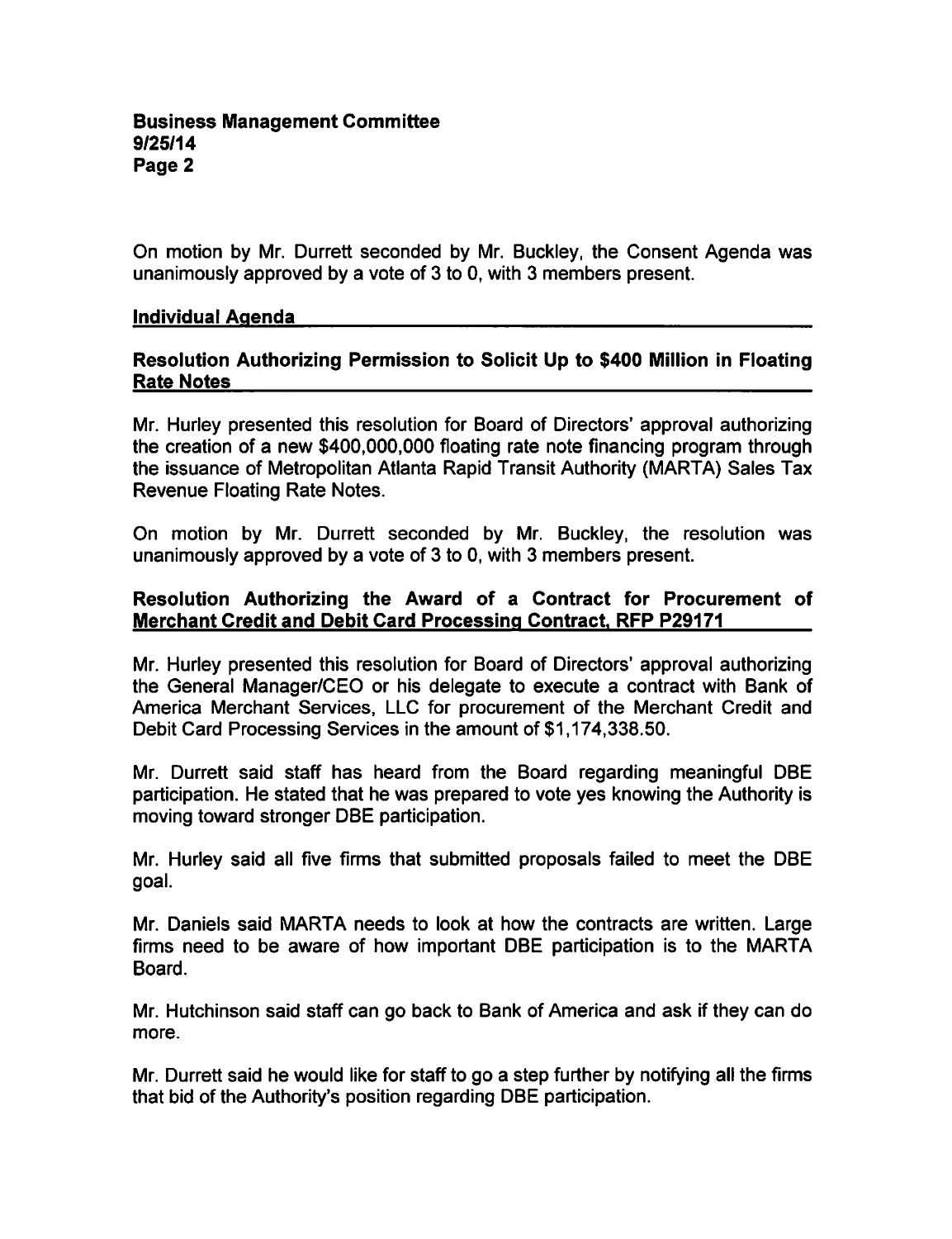On motion by Mr. Durrett seconded by Mrs. Hardage, the resolution failed by a vote of 2 to 0, with 4 members present.

Mr. Buckley and Mr. Daniels abstained.

## Resolution Authorizing Award of a Contract for Risk Management Information System Contract. RFP P30681

Mrs. Jennings presented this resolution for Board of Directors' approval authorizing the General Manager/CEO or his delegate to enter into contract with Origami Risk, LLC for the Risk Management Information System Request for Proposal.

Mr. Daniels asked what the efficiencies will improve.

Mrs. Jennings said the Authority will be able to automate its Risk Management data, ultimately resulting in better reporting processes.

Mr. Daniels asked if this is in coordination with the MARTA Transformation Initiative (MTI).

Mrs. Jennings said yes. This is one of the recommendations from KPMG.

On motion by Mr. Buckley seconded by Mr. Durrett, the resolution was unanimously approved by a vote of 4 to 0, with 4 members present.

### Resolution Authorizing the Award of a Sole Source Contract, RFP P34149, to Trapeze Software Group, Inc. for Maintenance, Services and Payment of Performed/Prorated Work

Mrs. Hsi presented this resolution for Board of Directors approval authorizing the General Manager/CEO or his delegate to enter into a Sole Source Contract with Trapeze Software Group, Inc. in an amount not to exceed \$18,423,607.00.

On motion by Mr. Durrett seconded by Mr. Buckley, the resolution was unanimously approved by a vote of 4 to 0, with 4 members present.

## Resolution Authorizing Issuance of Request for Proposal for Audio Advertising on MARTA Buses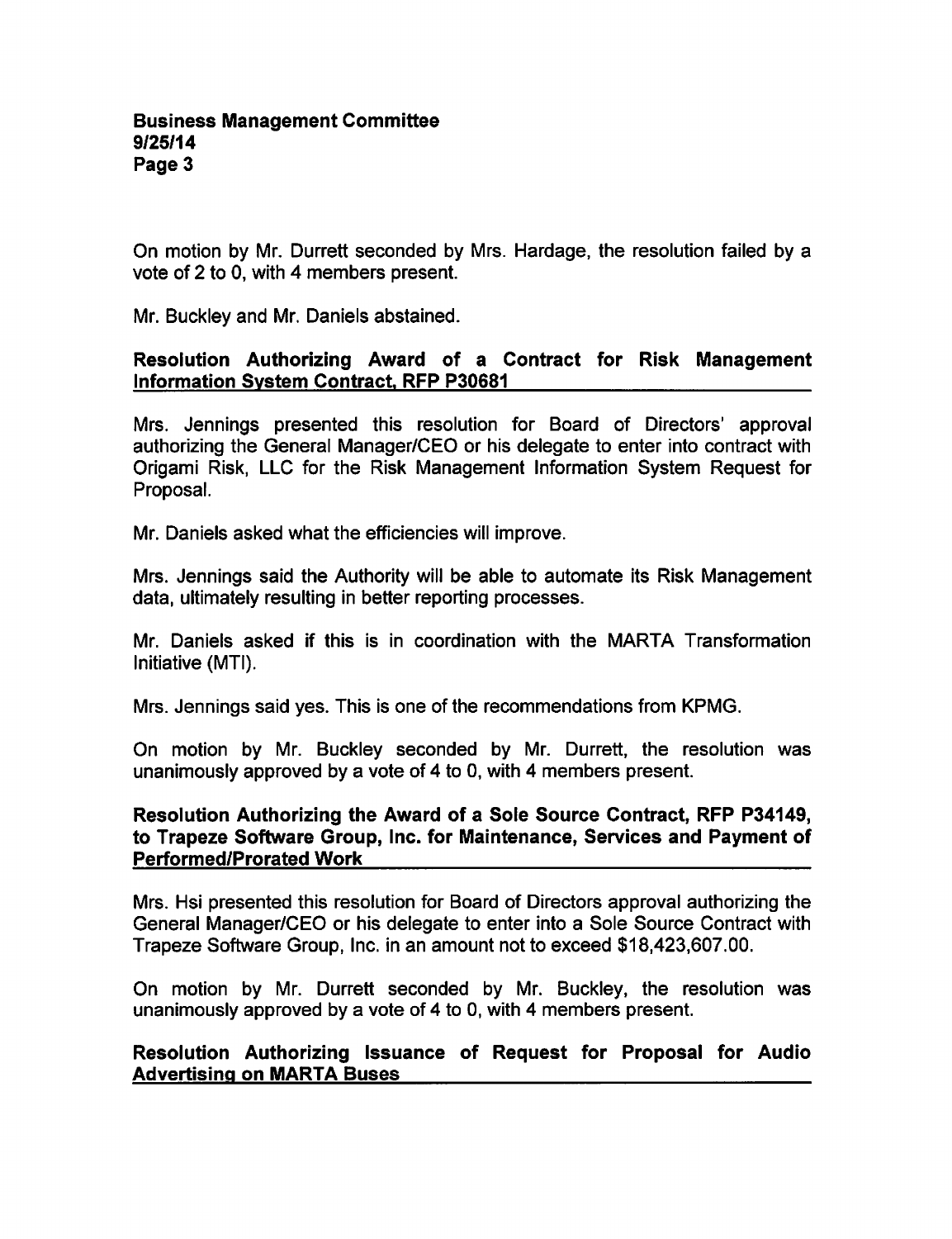Mr. Griffin presented this resolution for Board of Directors approval authorizing the General Manager/CEO or his delegate to solicit proposals for On Board Audio Advertising by means other than competitive bidding, in accordance with section 14(m) of the MARTA Act, through the use of Request for Proposals.

Mr. Durrett asked how will this impact customers.

Mr. Griffin said the ads will run every 10 minutes during peak hours and every 20 minutes during non-peak hours.

Mr. Daniels said it could create confusion about stops.

Mr. Griffin said ads are the lowest priority and will be brought down to make routine or emergency announcements.

Mr. Daniels asked will training be provided to Bus Operators.

Mr. Griffin said yes, the selected firm will provide training.

Mr. Daniels asked if the ads will be automated.

Mr. Griffin said yes, but the Authority wants its Operators to be able to control the volume.

On motion by Mr. Durrett seconded by Mr. Buckley, the resolution was unanimously approved by a vote of  $4$  to 0, with  $4$  members present.

## Briefing - June Year-End FY2014 and FY2015 July Budget Variance Analysis and Performance Indicators

Mr. Hutchinson briefed the Committee on June Year-End FY2014 and FY2015 July Budget Variance Analysis and Performance Indicators.

- $\triangleright$  June year-end 2014 was a slight loss compared to previous year but \$5M better
- $\geq$  Sales Tax was stronger due to economic growth in the region
- $\geq$  June Passenger Revenue was stronger
- $\triangleright$  Capital Charges are positive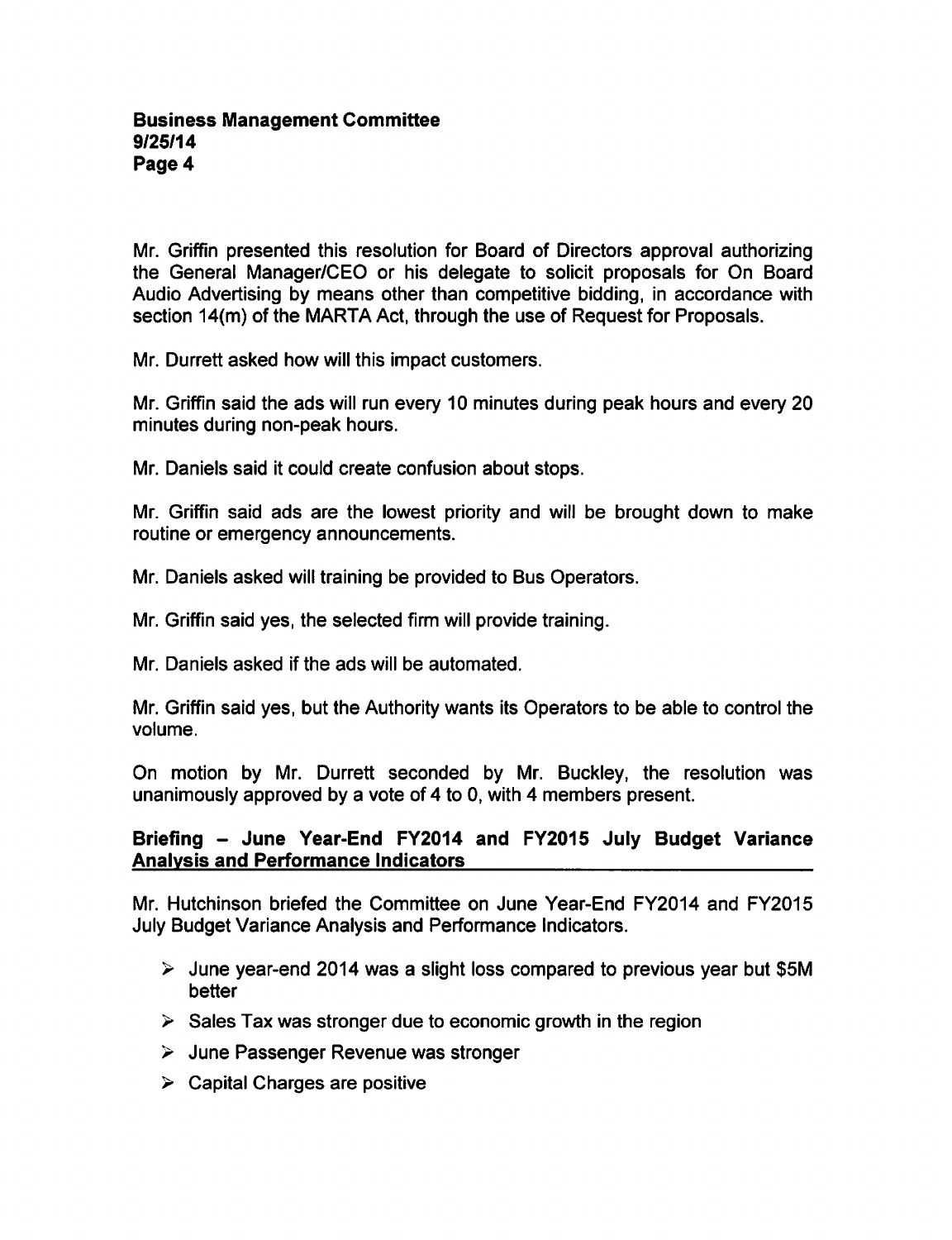### Business Management Committee 9/25/14 Page 5

- $\triangleright$  Current fiscal year finished very strong net profit of \$17M, \$8.5M better than prior year
- $\triangleright$  Combined Ridership has strengthen since May the Authority is optimistic that this trend will continue
- $\triangleright$  Bus OTP improving and Bus MDBF should see improvement with new buses
- $\triangleright$  Rail OTP was below target
- $\triangleright$  Mobility OTP is challenged primarily due to employee absenteeism
- $\geq$  Overtime continues to be a problem
- Customer Service KPI improved
- $\triangleright$  Mobility Call Wait Time has been challenged  $-$  additional staff has been hired and other measures are being put in place to address this concern
- $\triangleright$  Vertical Transportation is generally on target

## Resolution Authorizing Execution of Agreements with the Development Authority of the City of Decatur at Avondale Station Parcel D1165

Ms. Rhein presented this resolution for Board of Directors' approval authorizing the General Manager/CEO or his delegate to execute agreements with the Development Authority of the City of Decatur and Columbia Ventures for the development of MARTA property at the Avondale Station.

On motion by Mr. Durrett seconded by Mrs. Hardage, the resolution was unanimously approved by a vote of 4 to 0, with members present.

#### Executive Session

On motion by Mr. Durrett seconded by Mr. Buckley, the Committee unanimously agreed by a vote of 4 to 0, with 4 members present to go into Executive Session at 11:58 a.m.

On motion by Mr. Durrett seconded by Mrs. Hardage, the Committee unanimously agreed by a vote of  $4$  to  $0$ , with members present to adjourn Executive Session at 12:14 p.m.